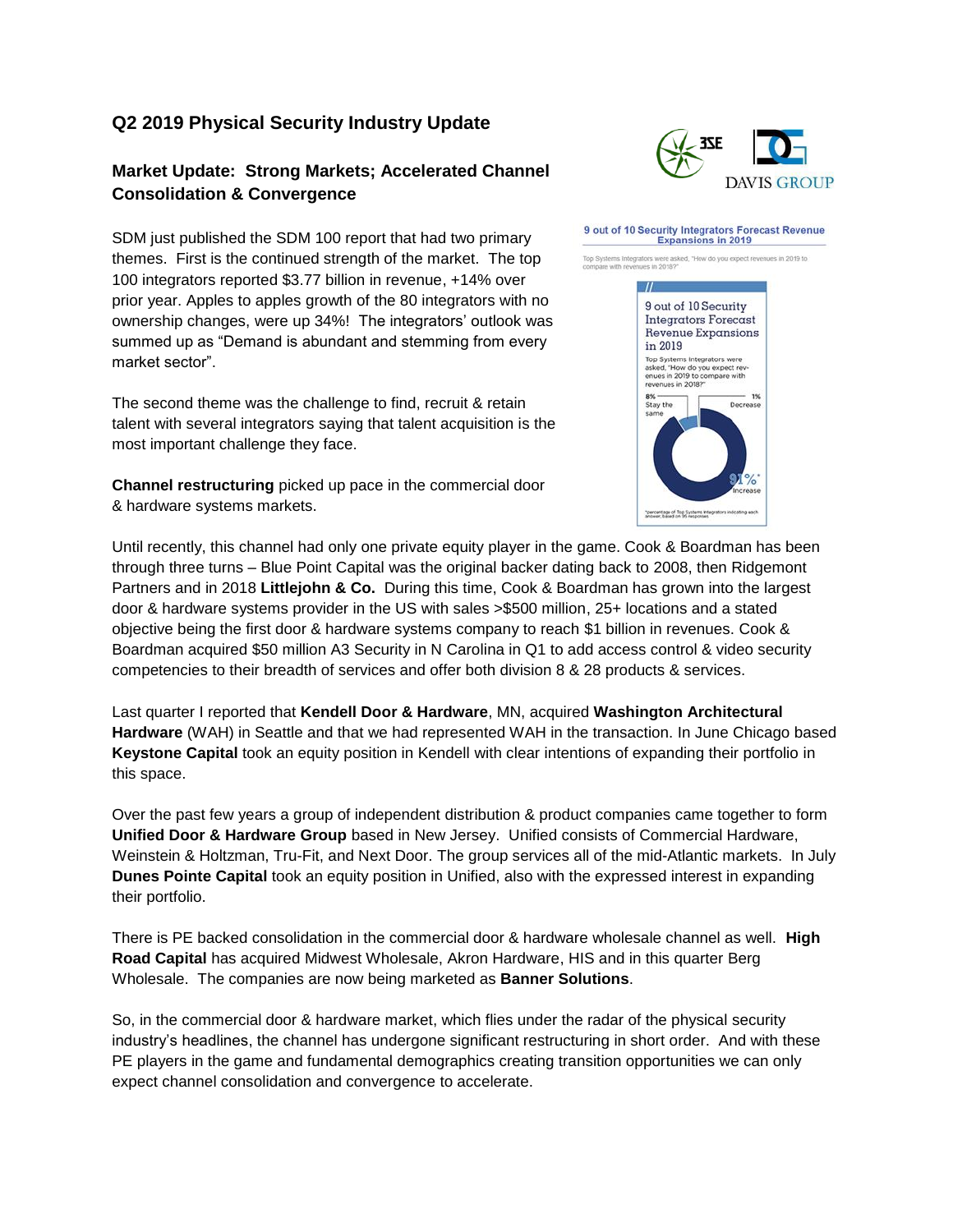*A self-serving business plug: The PE companies are aggressive in direct outreach to business owners in both the security integration and the commercial hardware markets. PE companies are professional deal makers whereas the sellers are usually one-time business sellers. Helping sellers' market their companies and navigate the complicated purchase / due diligence process is why we are here.* 

## **Q2 2019 Highlights from the Manufacturers**

**Allegion**: Q2 growth slowed, missed revenue & earnings estimates. Stock dropped 3.7%

- Revenue was \$731 million, +3.8% v PY. +3.0% organic driven by price realization.
- Adjusted Operating Margin was up 20 bps at 21.5%
- Americas sales were \$545 million, +3.5%, 3.3% organic v PY. Mid-single digit growth in nonresidential, and flat residential. Electromechanical products were up 9%.
- Americas' Operating Income was \$167 million, adjusted ebitda was up 20 bps to an impressive 31.5%!
- Like ASSA ABLOY, Allegion has increased focus on the residential market as highlighted in their connected home initiative.
- EMEIA revenue decreased 3.8% to \$142 million. Organic growth was +1.7%. OM decreased 5.8%, to 8%.
- Asia revenue was up 46%, +4.7% organically +47% acquisitive. OM increased 125% to 4.1%
- No change in 2019 forecast. EPS growth still projected to increase 7 – 9%.



● Allegion stock price haf increased 32% ytd but dropped 3.7% the day of their earnings release.

**ASSA ABLOY**: Organic growth slowed.

- Total Sales were 23.5 MESK (\$2.5billion) up 11% vPY. 3% organic, 4% acquisitive, 4% currency. EBIT increased 28%, EPS + 13%. Operating cash flow +27%.
- Very strong growth in the Americas. Strong growth in Global Tech & APAC. Electromechanical products up 30%.
- Americas strong growth in US smart residential & architectural products. Revenue was up 15%. 6 % organic, 1% acquisitive, 8% currency. Operating margin was 20,5% helped by volume and price realization.
- Global Technology (HID & Ving) group's revenue increased 29%. 5% organically, 17% acq, 7% currency. Operating margin was 18.4%. Strong growth in citizen I.D., Secure Issuance & physical access control.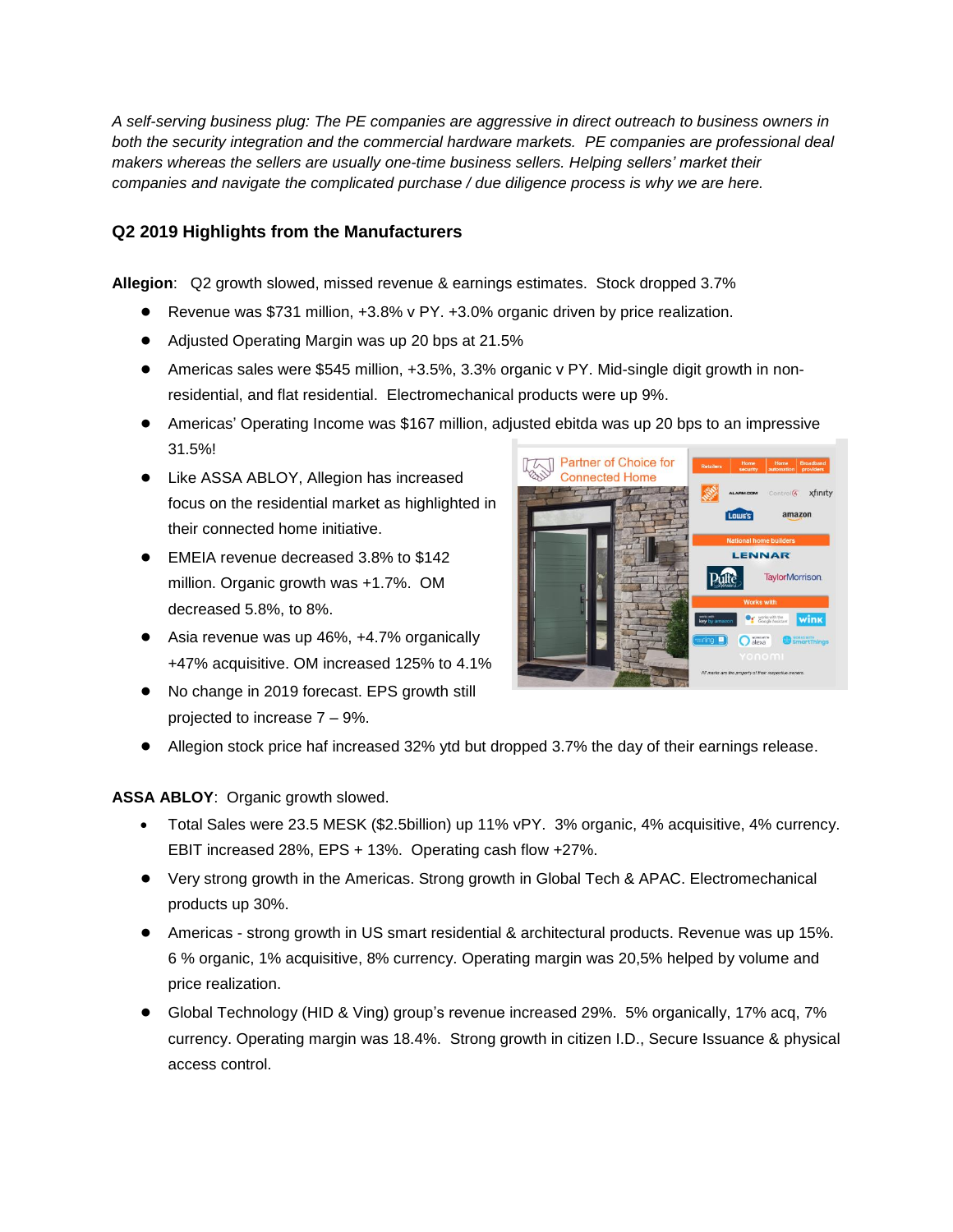ASSA ABLOY Continued

- Entrance Systems group was up 7%. 1% organic, 1% acq. 5% currency. Sited growth in pedestrian & EU residential doors.
- Completed another 3 acquisitions in Q2, De La Rue a UK based Passport manufacturer with 200 employees, Door Controls Inc (DCI) and PTI Security Systems.

**dormakaba**: No financial information this quarter since they only release 6-month results

● dormakaba signed an agreement to acquire Alvarado Manufacturing Co. Inc., based in Chino, CA. Alvarado is a leading manufacturer of physical access solutions in North America such as speed gates, turnstiles and other admission devices with a focus on office, commercial and government buildings, as well as sports, leisure and entertainment facilities. Alvarado was founded in 1956 has 90 employees and \$33 million sales.

**Stanley:** Security sales down for the 4<sup>th</sup> consecutive quarter

- Net sales were \$3.8billion; up 4% vs PY, +5% organic.
- Tools & Storage +2%, Industrial was up 13% and Security declined 3%.
- Security reported sales of \$485 million, -3% v PY. Americas sales were flat.
- Security's Operating Margin improved from 10% to11.2%. Tools OM 17%, Industrial OM 16.4%.

### **M&A Activity - in addition to those mentioned on page 1….**

**Vector Security**, #4 on SDM's top 100 acquired **ADS Security**, # 15 on the list. Collectively the companies have \$20 million RMR, and over 400,000 subscribers. Vector Security obtained a fresh \$450 million credit agreement with PNC to swing the deal and support additional acquisitions.

**Ascent Capital** which owns Monitronics which operates as **Brinks Home Security** (#3 on the SDM 100) filed for bankruptcy protection to restructure \$885 million of debt. After restructuring the company is expected to have \$990 million of debt and \$41 million of RMR.

#### **Featured Current Business Opportunities:**

- **● Southern based hybrid door/hardware systems and security integration company.** \$7 million revenue, 58% Door Hardware systems, 42% access control, video, fire alarm & nurse call systems. \$500,000 / yr contractual monitoring, test & inspection revenues. *Under LOI.*
- **● Florida based full service systems integrator; video surveillance, fire alarm, AV & communication systems provider based in a vibrant market.** \$9 million revenue, highly profitable. Consistent revenue and profitability performance. *Under LOI*